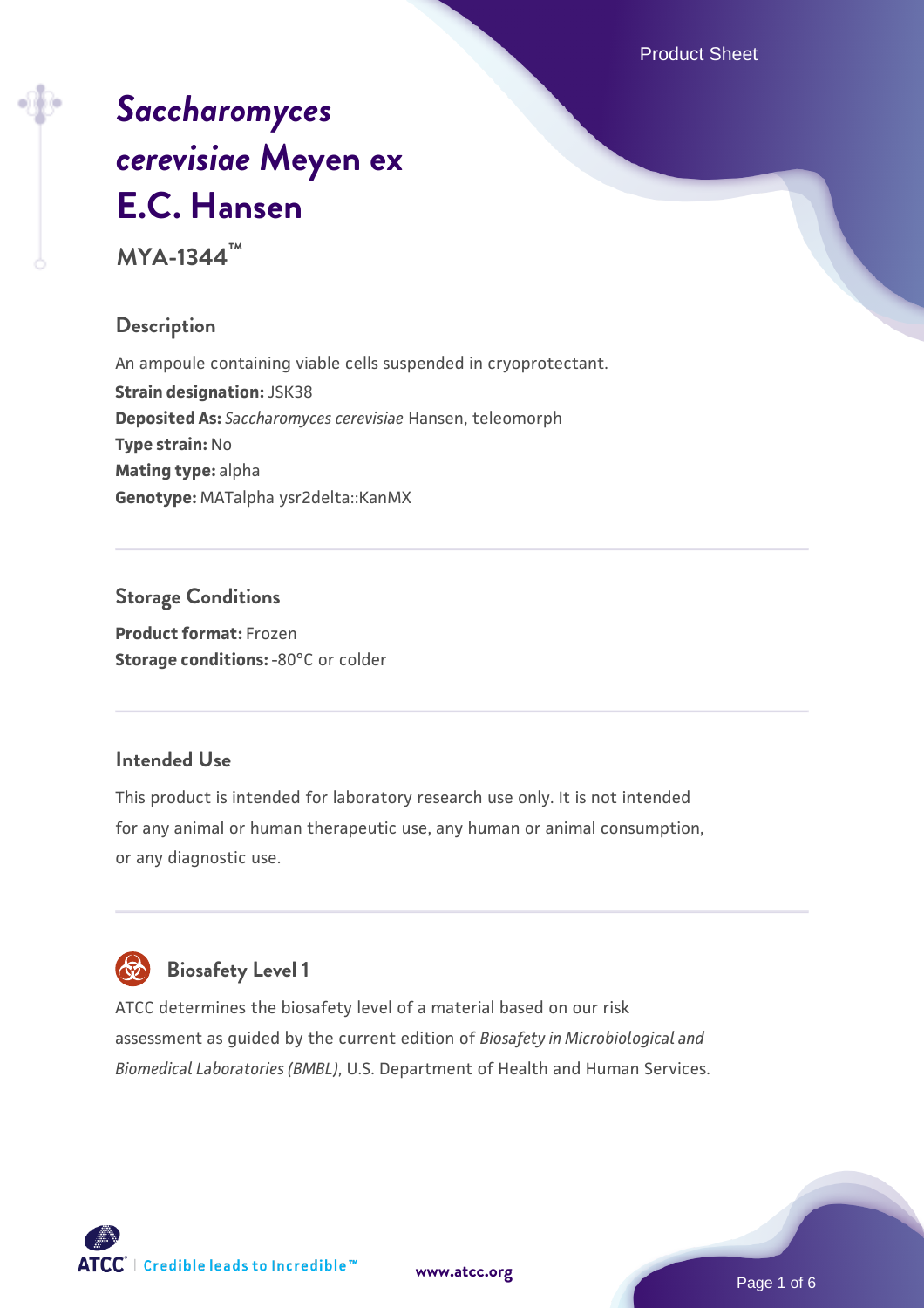## **[Saccharomyces cerevisiae](https://www.atcc.org/products/mya-1344)** [Meyen ex E.C. Hansen](https://www.atcc.org/products/mya-1344) **MYA-1344**

It is your responsibility to understand the hazards associated with the material per your organization's policies and procedures as well as any other applicable regulations as enforced by your local or national agencies.

ATCC highly recommends that appropriate personal protective equipment is always used when handling vials. For cultures that require storage in liquid nitrogen, it is important to note that some vials may leak when submersed in liquid nitrogen and will slowly fill with liquid nitrogen. Upon thawing, the conversion of the liquid nitrogen back to its gas phase may result in the vial exploding or blowing off its cap with dangerous force creating flying debris. Unless necessary, ATCC recommends that these cultures be stored in the vapor phase of liquid nitrogen rather than submersed in liquid nitrogen.

# **Certificate of Analysis**

For batch-specific test results, refer to the applicable certificate of analysis that can be found at www.atcc.org.

# **Growth Conditions**

**Medium:**  [ATCC Medium 1245: YEPD](https://www.atcc.org/-/media/product-assets/documents/microbial-media-formulations/1/2/4/5/atcc-medium-1245.pdf?rev=705ca55d1b6f490a808a965d5c072196) **Temperature:** 25°C

# **Handling Procedures**

**Frozen ampoules** packed in dry ice should either be thawed immediately or stored in liquid nitrogen. If liquid nitrogen storage facilities are not available,

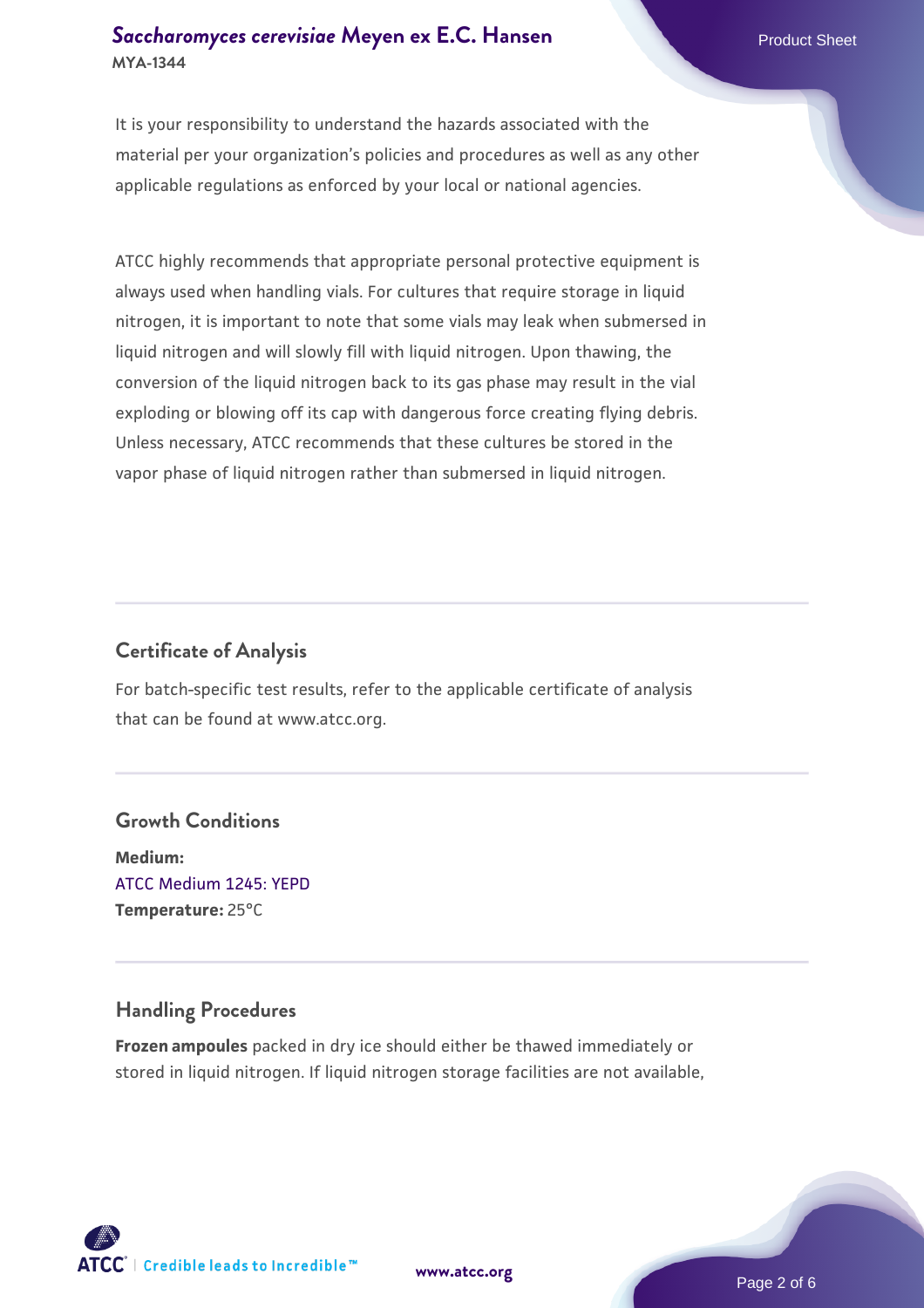# **[Saccharomyces cerevisiae](https://www.atcc.org/products/mya-1344)** [Meyen ex E.C. Hansen](https://www.atcc.org/products/mya-1344) **MYA-1344**

frozen ampoules may be stored at or below -70°C for approximately one week. **Do not under any circumstance store frozen ampoules at refrigerator freezer temperatures (generally -20°C)**. Storage of frozen material at this temperature will result in the death of the culture.

- 1. To thaw a frozen ampoule, place in a **25°C to 30°C** water bath, until just thawed **(approximately 5 minutes)**. Immerse the ampoule just sufficient to cover the frozen material. Do not agitate the ampoule.
- 2. Immediately after thawing, wipe down ampoule with 70% ethanol and aseptically transfer at least 50 µL (or 2-3 agar cubes) of the content onto a plate or broth with medium recommended.
- 3. Incubate the inoculum/strain at the temperature and conditions recommended.
- 4. Inspect for growth of the inoculum/strain regularly for up to 4 weeks. The time necessary for significant growth will vary from strain to strain.

#### **Notes**

Additional information on this culture is available on the ATCC web site at [www.atcc.org.](http://www.atcc.org/)

# **Material Citation**

If use of this material results in a scientific publication, please cite the material in the following manner: *Saccharomyces cerevisiae* Meyen ex E.C. Hansen (ATCC MYA-1344)

# **References**

References and other information relating to this material are available at www.atcc.org.

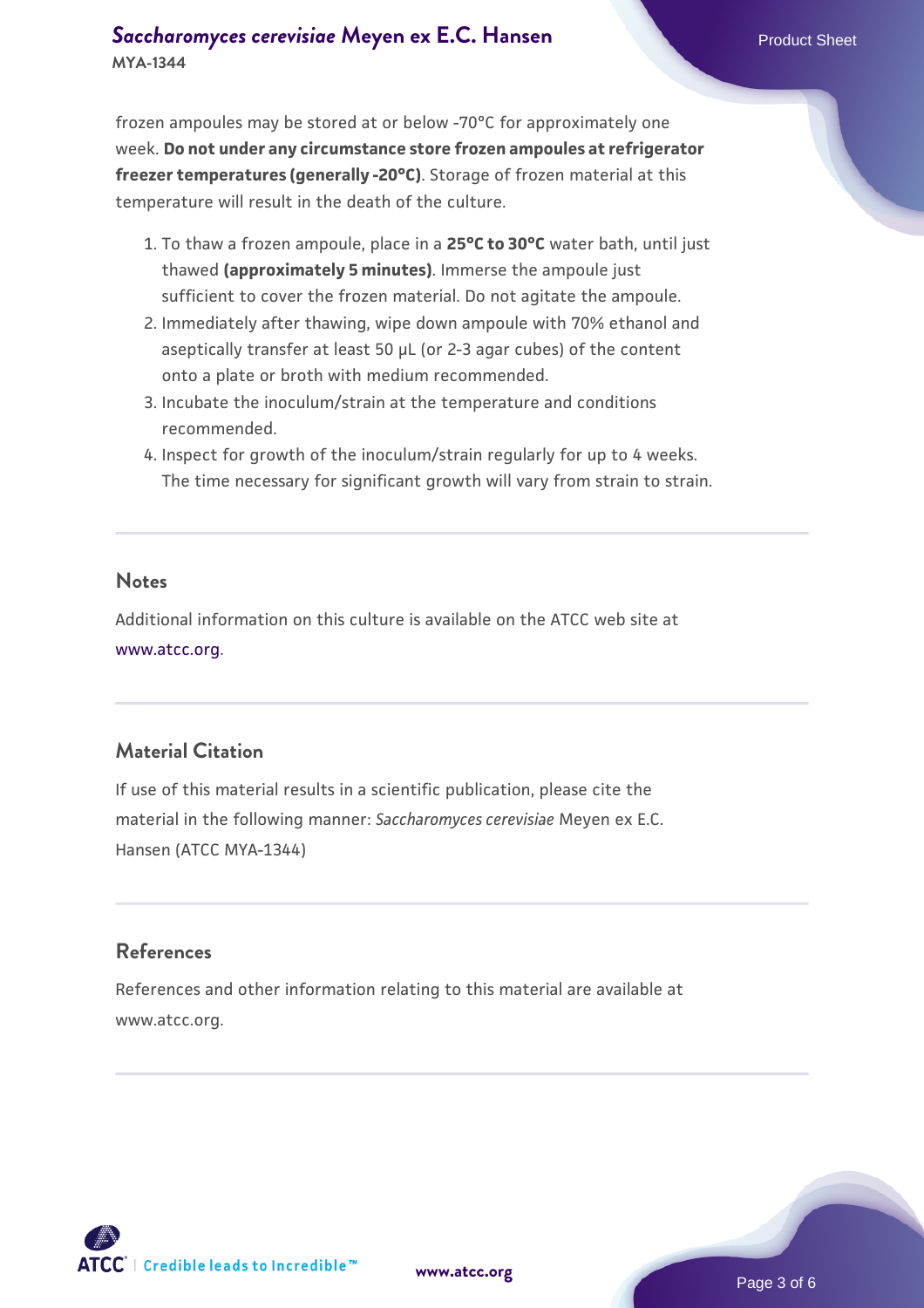# **Warranty**

The product is provided 'AS IS' and the viability of ATCC® products is warranted for 30 days from the date of shipment, provided that the customer has stored and handled the product according to the information included on the product information sheet, website, and Certificate of Analysis. For living cultures, ATCC lists the media formulation and reagents that have been found to be effective for the product. While other unspecified media and reagents may also produce satisfactory results, a change in the ATCC and/or depositor-recommended protocols may affect the recovery, growth, and/or function of the product. If an alternative medium formulation or reagent is used, the ATCC warranty for viability is no longer valid. Except as expressly set forth herein, no other warranties of any kind are provided, express or implied, including, but not limited to, any implied warranties of merchantability, fitness for a particular purpose, manufacture according to cGMP standards, typicality, safety, accuracy, and/or noninfringement.

#### **Disclaimers**

This product is intended for laboratory research use only. It is not intended for any animal or human therapeutic use, any human or animal consumption, or any diagnostic use. Any proposed commercial use is prohibited without a license from ATCC.

While ATCC uses reasonable efforts to include accurate and up-to-date information on this product sheet, ATCC makes no warranties or representations as to its accuracy. Citations from scientific literature and patents are provided for informational purposes only. ATCC does not warrant that such information has been confirmed to be accurate or complete and the customer bears the sole responsibility of confirming the accuracy and completeness of any such information.

This product is sent on the condition that the customer is responsible for and assumes all risk and responsibility in connection with the receipt, handling,



**[www.atcc.org](http://www.atcc.org)**

Page 4 of 6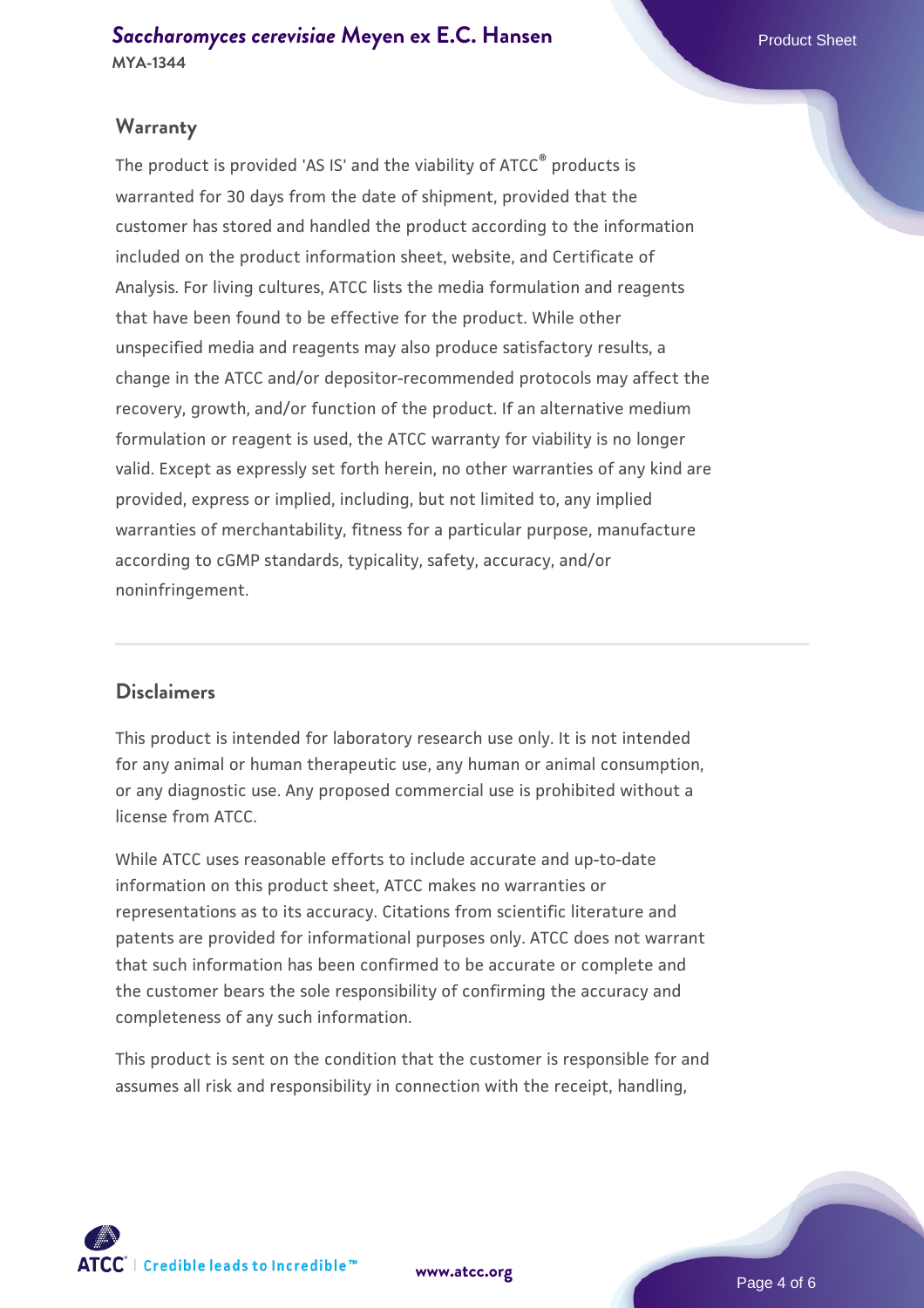storage, disposal, and use of the ATCC product including without limitation taking all appropriate safety and handling precautions to minimize health or environmental risk. As a condition of receiving the material, the customer agrees that any activity undertaken with the ATCC product and any progeny or modifications will be conducted in compliance with all applicable laws, regulations, and guidelines. This product is provided 'AS IS' with no representations or warranties whatsoever except as expressly set forth herein and in no event shall ATCC, its parents, subsidiaries, directors, officers, agents, employees, assigns, successors, and affiliates be liable for indirect, special, incidental, or consequential damages of any kind in connection with or arising out of the customer's use of the product. While reasonable effort is made to ensure authenticity and reliability of materials on deposit, ATCC is not liable for damages arising from the misidentification or misrepresentation of such materials.

Please see the material transfer agreement (MTA) for further details regarding the use of this product. The MTA is available at www.atcc.org.

# **Copyright and Trademark Information**

© ATCC 2021. All rights reserved.

ATCC is a registered trademark of the American Type Culture Collection.

# **Revision**

This information on this document was last updated on 2021-05-20

### **Contact Information**

ATCC 10801 University Boulevard Manassas, VA 20110-2209 USA